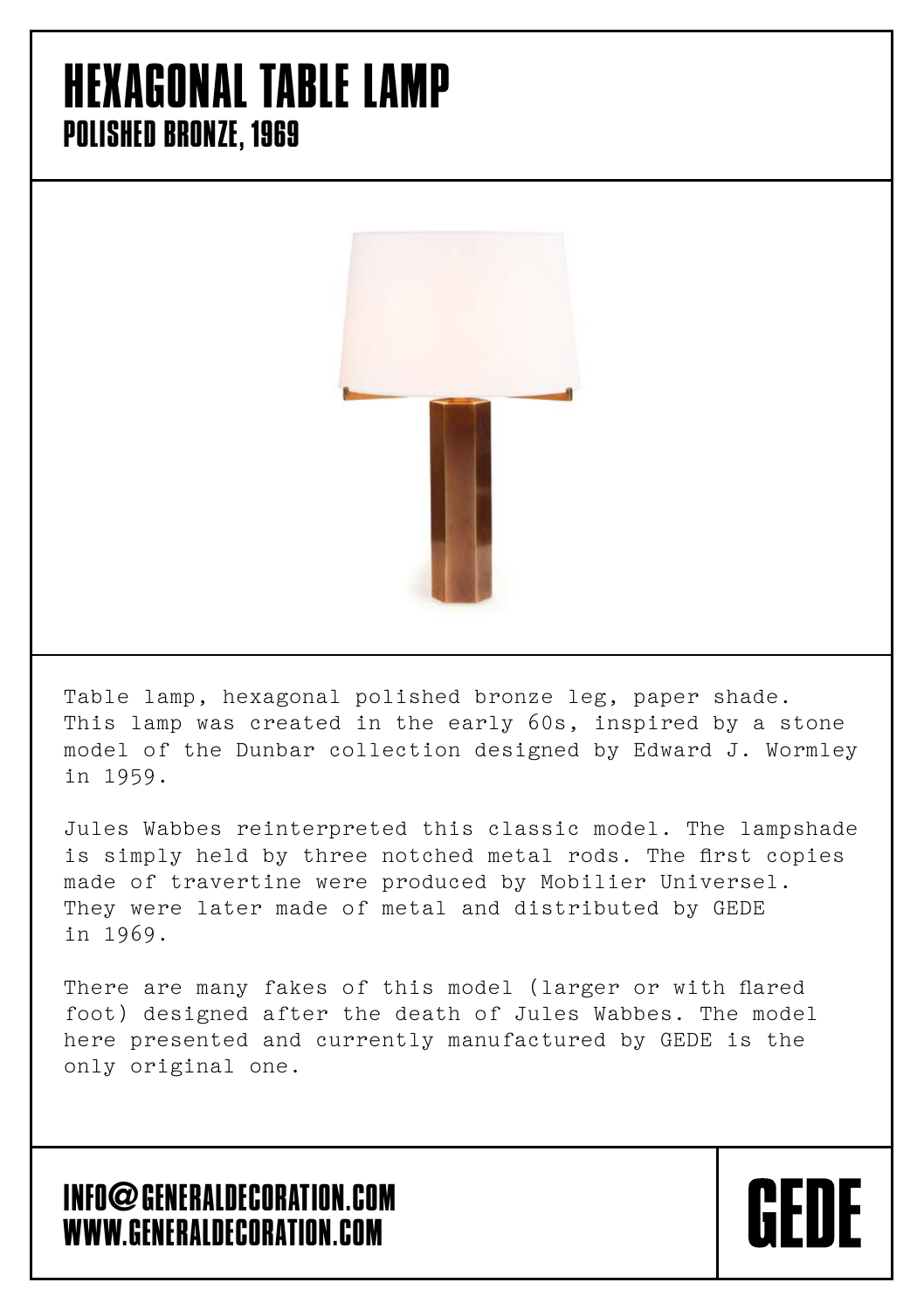### HEXAGONAL TABLE LAMP POLISHED BRONZE, 1969

| ۱                        |                 |  |                                                                |                 |  |
|--------------------------|-----------------|--|----------------------------------------------------------------|-----------------|--|
| <b>DIMENSIONS (MM)</b>   |                 |  | <b>WEIGHT</b>                                                  | <b>FINISHES</b> |  |
| <b>HEIGHT</b>            | <b>DIAMETER</b> |  | 8,6 Kg                                                         |                 |  |
| 690                      | 460             |  |                                                                | Polished Bronze |  |
| <b>GENERALDECORATION</b> |                 |  | <b>SPRL GENERAL DECORATION 20 ROUTE DE BEAUMONT 1380 LASNE</b> |                 |  |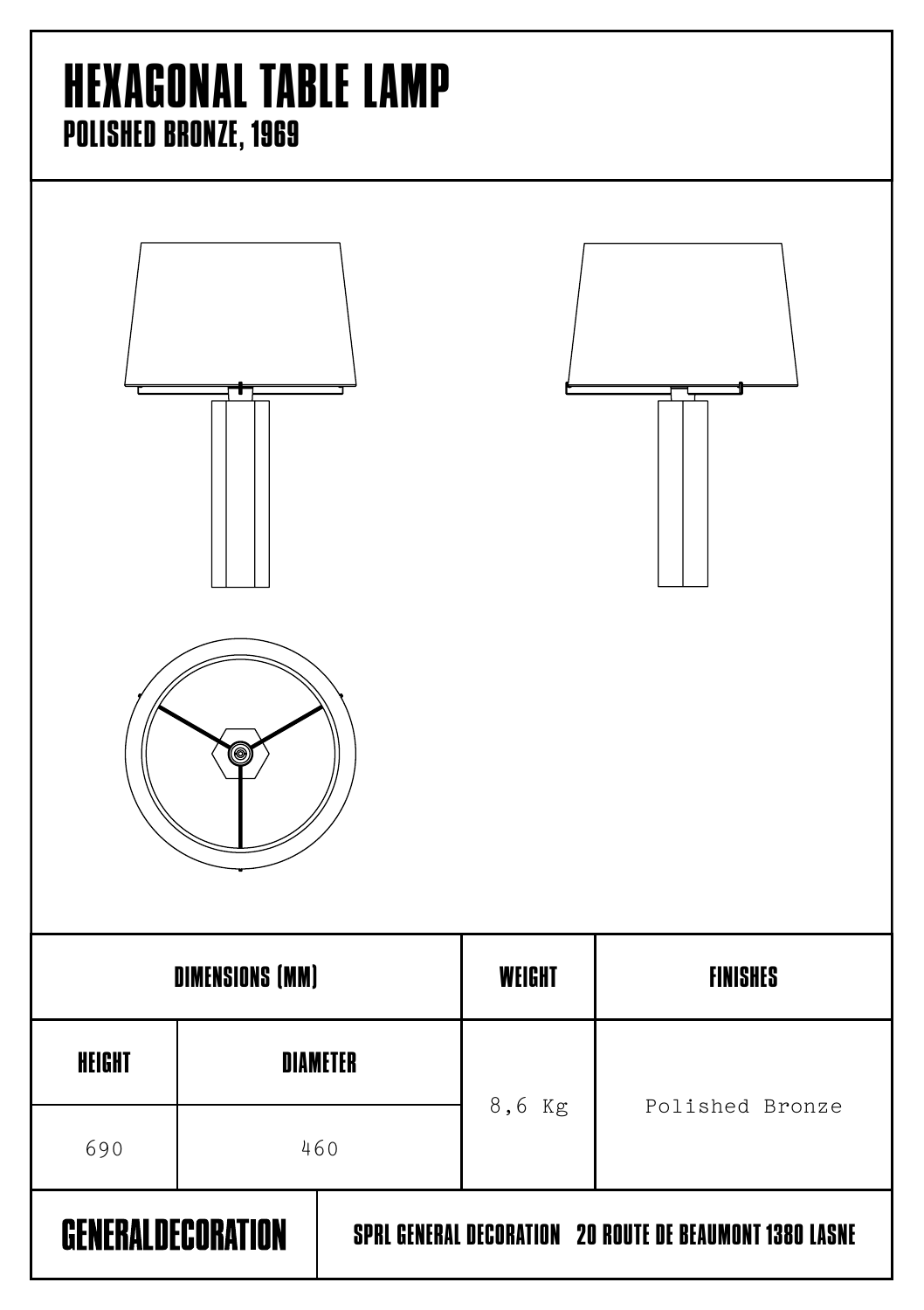### HEXAGONAL TABLE LAMP RAW BRONZE, 1969



Table lamp, hexagonal raw bronze leg, paper shade. This lamp was created in the early 60s, inspired by a stone model of the Dunbar collection designed by Edward J. Wormley in 1959.

Jules Wabbes reinterpreted this classic model. The lampshade is simply held by three notched metal rods. The first copies made of travertine were produced by Mobilier Universel. They were later made of metal and distributed by GEDE in 1969.

There are many fakes of this model (larger or with flared foot) designed after the death of Jules Wabbes. The model here presented and currently manufactured by GEDE is the only original one.

**CFNF** 

#### INFO**@**GENERALDECORATION.COM WWW.GENERALDECORATION.COM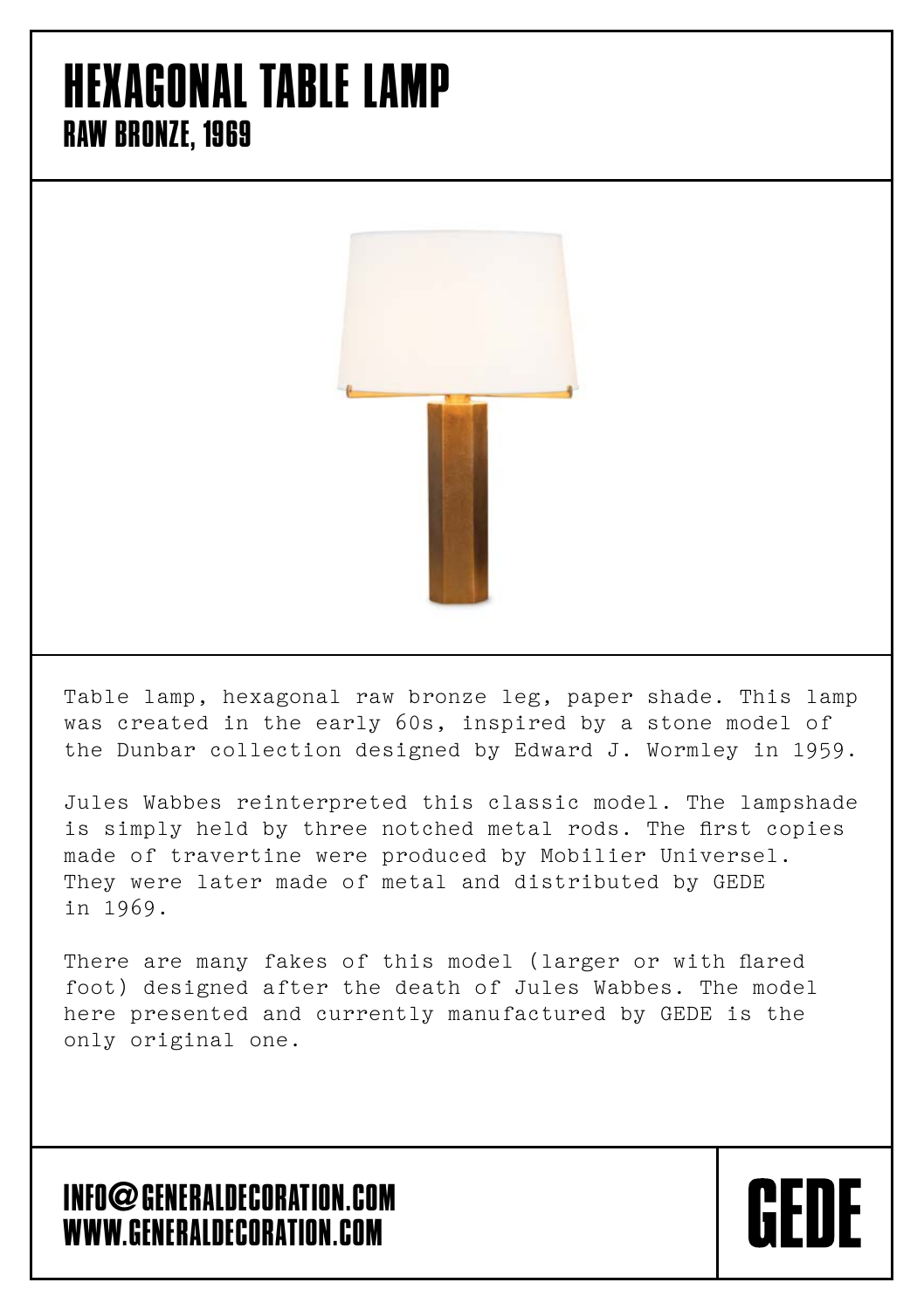# HEXAGONAL TABLE LAMP RAW BRONZE, 1969

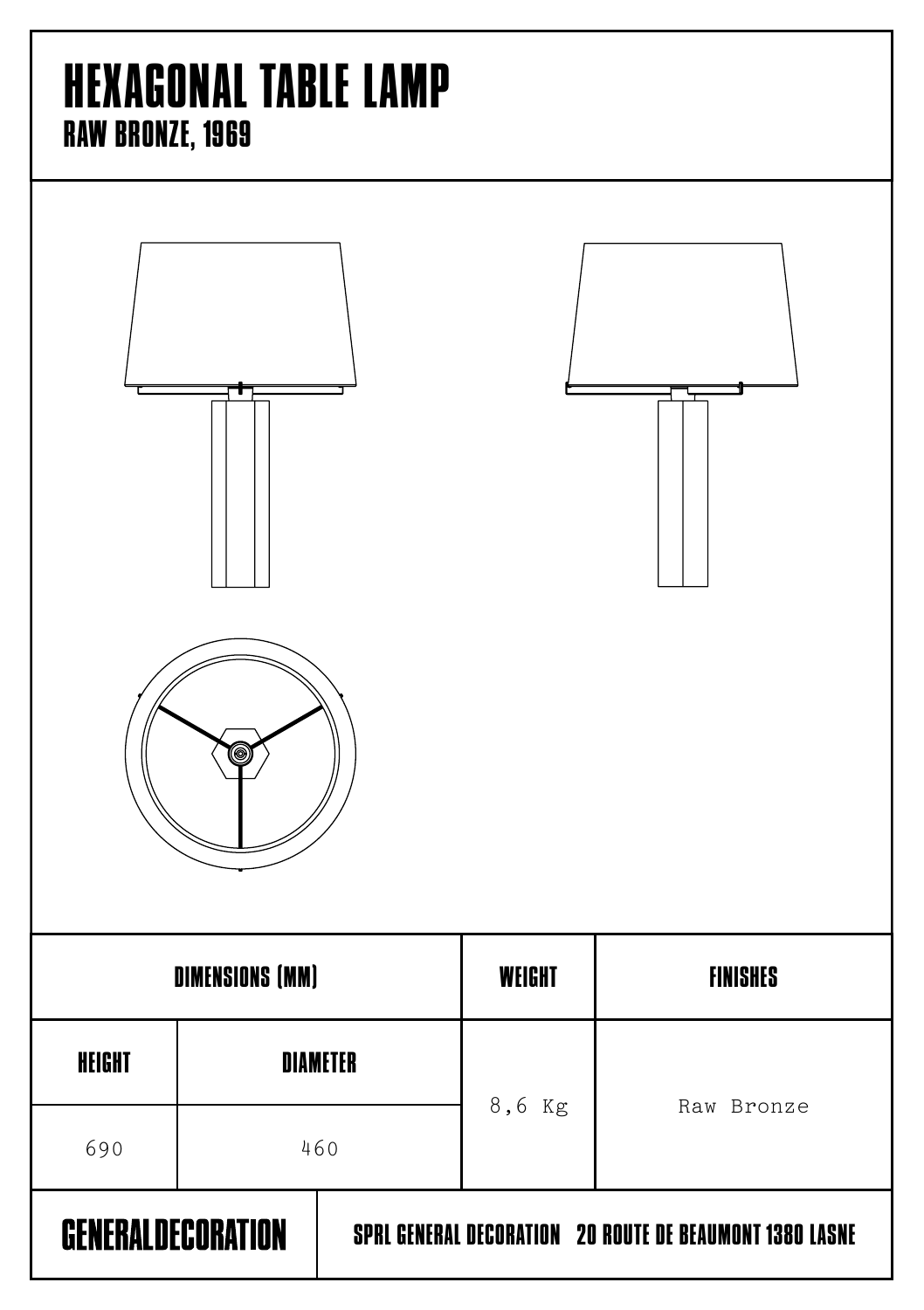### SMALL HEXAGONAL TABLE LAMP RAW BRONZE, 1969



Table lamp, hexagonal raw bronze leg, paper shade. This lamp was created in the early 60s, inspired by a stone model of the Dunbar collection designed by Edward J. Wormley in 1959.

Jules Wabbes reinterpreted this classic model. The lampshade is simply held by three notched metal rods. The first copies made of travertine were produced by Mobilier Universel. They were later made of metal and distributed by GEDE in 1969.

There are many fakes of this model (larger or with flared foot) designed after the death of Jules Wabbes. The model here presented and currently manufactured by GEDE is the only original one.

#### INFO**@**JULES-WABBES.COM WWW.JULES-WABBES.COM